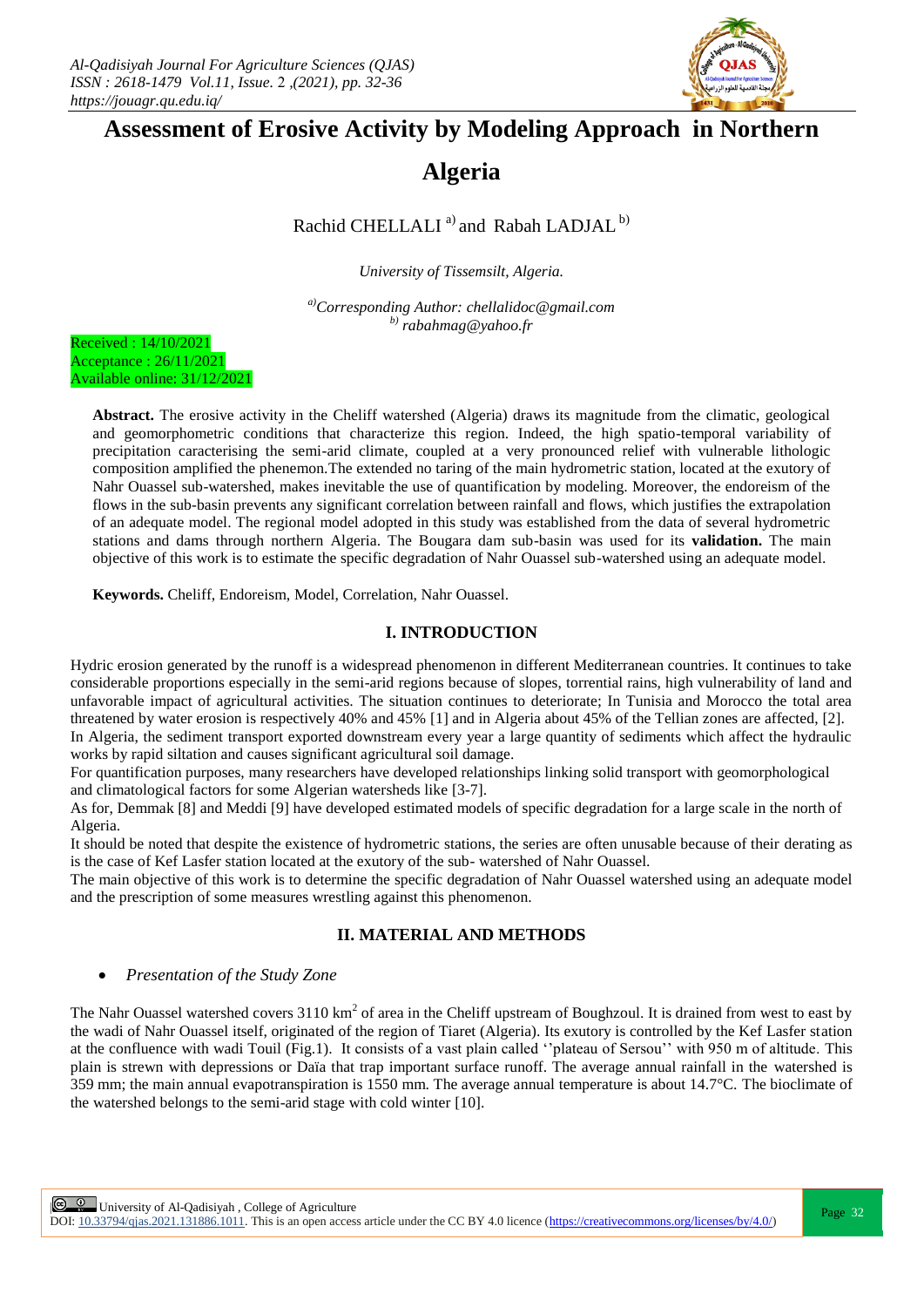*Al-Qadisiyah Journal For Agriculture Sciences (QJAS) ISSN : 2618-1479 Vol.11, Issue.* 2 *,(2021), pp. 32-36 https://jouagr.qu.edu.iq/*





**FIGURE 1.** Localization of the study zone (Cheliff upstream of Boughzoul) [10].

### *Selection of the Model*

#### a) Basic data of the model

Based on the data of 67 hydrometric stations and dam in northern Algeria, the author Meddi [9] has developed a regional model that relates the annual specific degradation, the average annual liquid flow, monthly rainfall and controlled area of watersheds.

The specific degradation of the watersheds was calculated from the bathymetric surveys recorded at different dates and measured by the National Agency for Dams and Transfers (ANBT). The specific degradation observed (Dsobsr) at the outlet of the watersheds was calculated from the measurements carried out at the hydrometric stations managed by the National Hydric Resources Agency (ANRH).

b) Tested models

The regression models were selected on the basis of the coefficient of determination  $(R^2)$ , the NASH criterion, the mean square error (RRMSE). TABLE 1 summarizes the different regression models tested. The best model is selected on the basis of the highest value of the coefficient of determination and the lowest of the NASH criterion [11].

Model 1 gives the best NASH values in calibration and validation, as well as the coefficient of determination. This model will be used to calculate the specific degradation.

| <b>TABLE 1.</b> Tested models [9]. |                                                                             |                |            |       |       |         |
|------------------------------------|-----------------------------------------------------------------------------|----------------|------------|-------|-------|---------|
| $N^{\circ}$                        | Models                                                                      | $\mathbf{p}^2$ | $NASH$ (%) |       | RRMSE |         |
|                                    |                                                                             |                | Calib      | Valid | Calib | – Valid |
|                                    | $Ds = 161\overline{15.58 \text{ Q1}^{0.67} * S^{-0.52} \text{ MFI}^{0.10}}$ | 0.773          | 77         | 88    | 0.428 | 1.375   |
|                                    | $Ds = 2.14 \text{ MFI}^{1.29} \text{S}^{0.09}$                              | 0.383          | 40         | 50    | 0.981 | 3.907   |
| 3                                  | $Ds = 12.55$ Ql $^{0.30}$ MFI $^{1.01}$                                     | 0.589          | 52         | 41    | 0.737 | 3.214   |

With:

Ds: Specific degradation  $(t/km^2 \text{yr})$ 

QI: Annual inflow  $(m^3/s)$ ,

S: Surface of watershed  $(km^2)$ 

NASH criterion (%) =  $[1-\Sigma(\sqrt{D}sobs-\sqrt{D}scal)^2/\Sigma(\sqrt{D}sobs-\sqrt{D}sobs)^2]\times 100$ RRMSE: Average quadratic error (%) =  $1/N\Sigma$ <sub>i=1</sub> [(Dsobs-Dscal)/Dsobs] MFI: Modified Fournier index

*Modified Fournier Index (MFI)* 

The index of distribution of precipitations (FI) defined by Fournier [12] was modified by Arnoldus [13] to take into account the precipitations of all the months of the year (pi). He obtained satisfactory results for 164 stations in the United States and for 14 stations in West Africa.

$$
MFI = \sum_{i=1}^{12} \frac{pi^2}{p}
$$
 (1)

By studying solid transport in thirteen watersheds in northwestern Algeria, Meddi [14] showed the predominance of the Modified Fournier Index (MFI), compared to other index in the representation of aggressiveness of the rains.

By reformulating this index the authors Meddi and Toumi [15-16] were able to develop a relationship to calculate:

$$
MFI=0.43 \ P^{0.49}X^{-0.09} \tag{2}
$$

With:

 P: Annual rainfall in mm X: Longitude in km

 $\circledcirc$  University of Al-Qadisiyah , College of Agriculture

DOI:  $10.33794/q$ jas.2021.131886.1011. This is an open access article under the CC BY 4.0 licence (https://creativecommons.org/licenses/by/4.0/)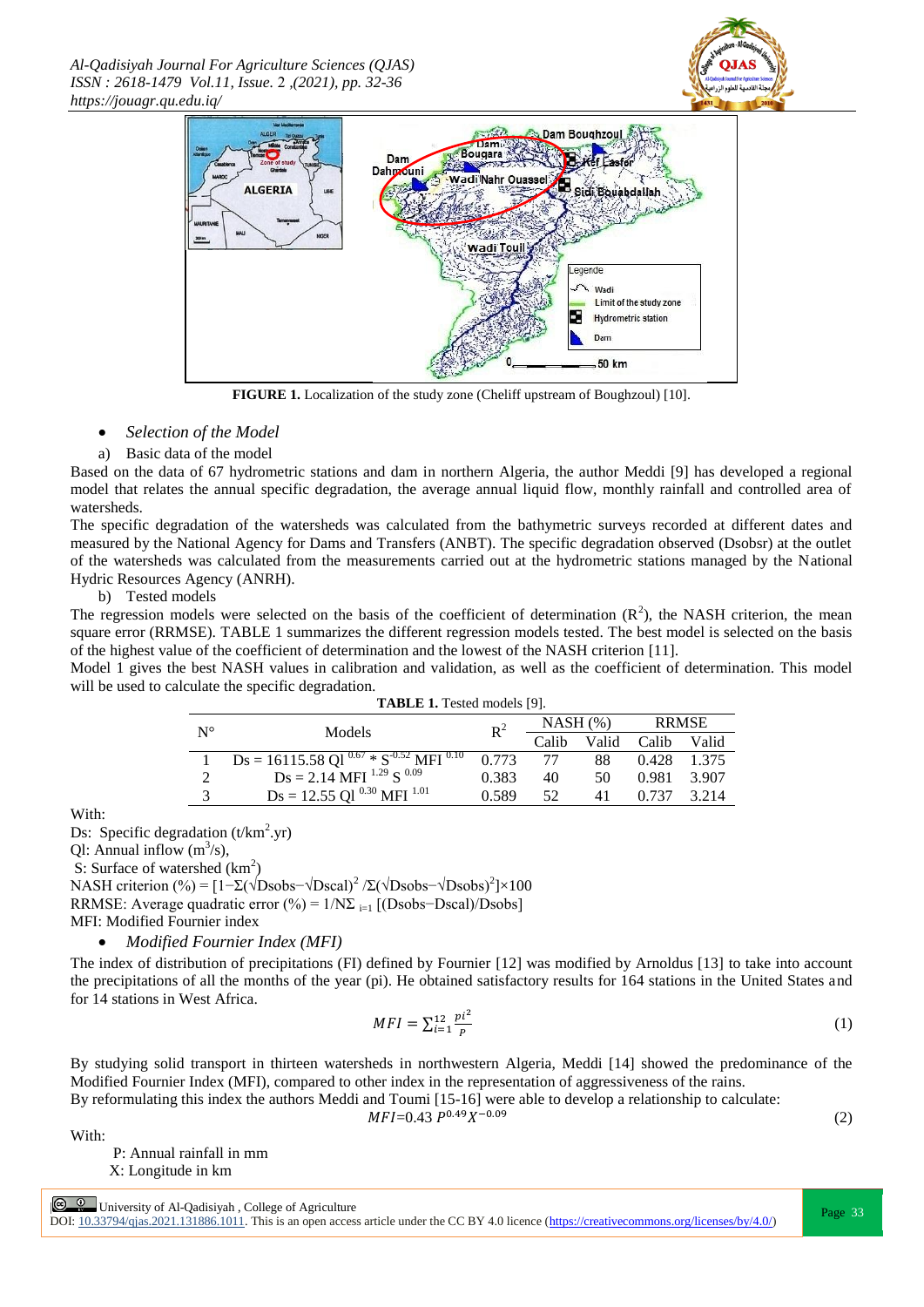

This index can be also extracted from the map below (Fig.2)



**FIGURE 2.** Spatial variability of MFI [15].

## a) Validation of the model

Thanks to its location (upstream of Kef Lasfer station) and its characteristics in particular hydro climatological, the sub watershed of dam Bougara presents the best conditions of representation of Nahr Ouassel, to validate the selected model:

$$
Ds_0 = 16115.58 \text{ } \dot{Q}l_0 \text{ }^{0.67} * S_0^{-0.52} \text{ MFI}_0 \text{ }^{0.10} \tag{3}
$$

To validate this model we have to compare the annual liquid inflow calculated by the model in Bougara watershed at the annual liquid inflow measured at the dam of Bougara.

*Deduction of the Specific Degradation of Bougara sub Watershed From Bathymetric Measures (Ds0)*

According to the bathymetric measures [17], the annual rate of loss at the level of the restraint of dam Bougara is estimated at 0.1 hm<sup>3</sup>. With a soil density =  $1.3$  [18]

The specific degradation will be:

$$
Ds_0 = Aps_0/S_0
$$

With:

Aps<sub>0</sub>: Average annual solid inflow Aps<sub>0</sub> =  $0.1 * 1.3 = 130000$  tons/yr  $S_0$ : Surface of Bougara dam sub-basin = 450 km<sup>2</sup>  $Ds_0$ : Spécific dégradation t/km<sup>2</sup>

$$
Ds_0 = Aps_0/S_0 = 289 \text{ t/km}^2.\text{yr}
$$

Deduction of the annual liquid inflow of Bougara watershed by the model (Apl<sub>0</sub>)<br>  $\sum_{n=1}^{\infty}$  = 16115 58 Ol. <sup>0.67</sup> \* S<sup>-0.52</sup> IME<sup>0.10</sup>

$$
Ds_0 = 16115.58 \text{ Ql}_0^{0.67} * S_0^{-0.52} \text{IMF}_0^{0.10}
$$

$$
Ql_0 = 0.158 \text{ m}^3/\text{s} \Rightarrow \text{Apl}_0 = 4.98 \text{ hm}^3/\text{yr}
$$

Average annual liquid inflowmeasured at dam Bougara.



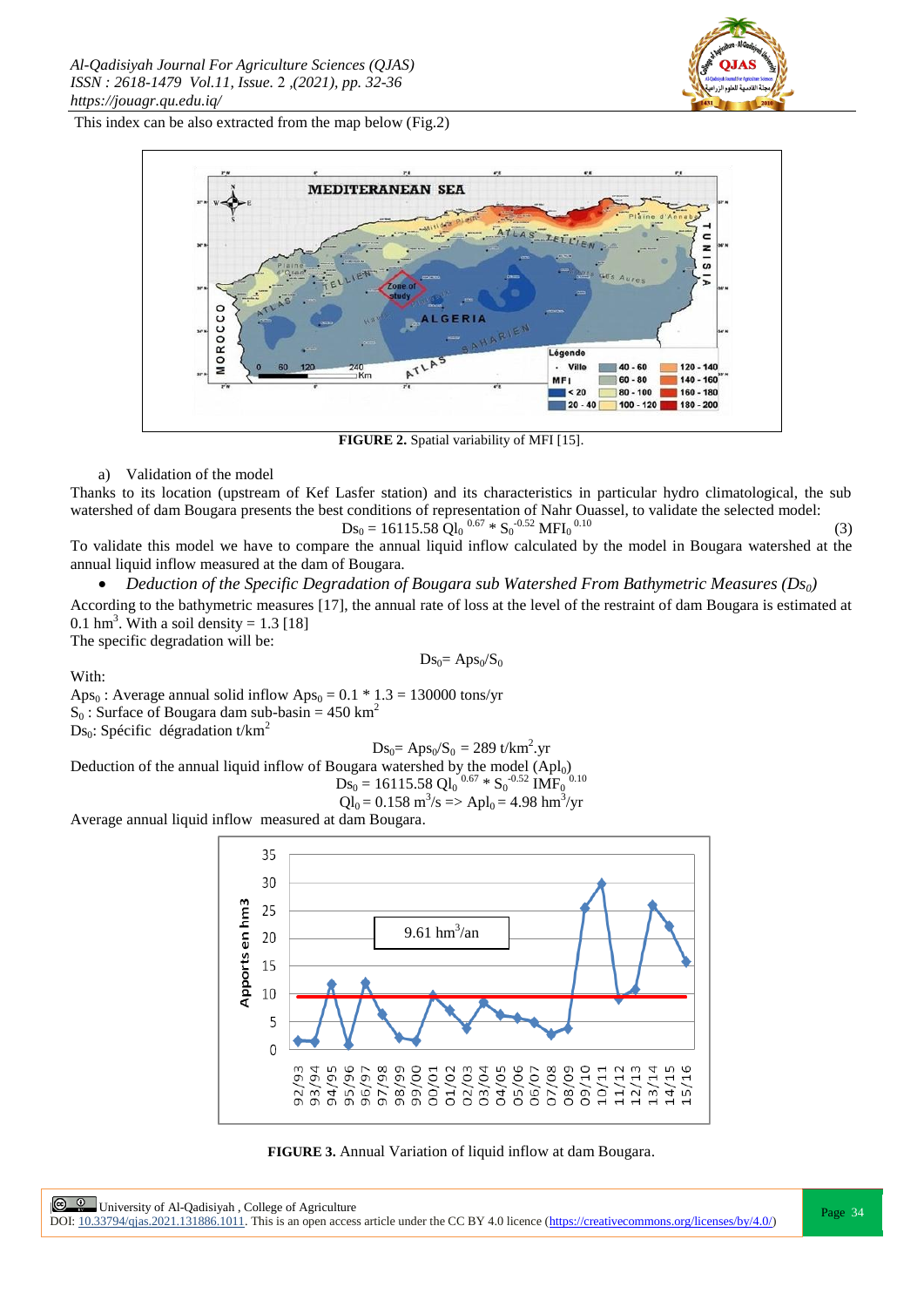*Al-Qadisiyah Journal For Agriculture Sciences (QJAS) ISSN : 2618-1479 Vol.11, Issue.* 2 *,(2021), pp. 32-36 https://jouagr.qu.edu.iq/*



It should be noted that the liquid contribution recorded at the Bougara dam  $(9.61 \text{ hm}^3/\text{year})$  is not the real volume of the sub basin (Fig.3). It turns out that an important part of this contribution represents the treated urban waste water of the city of Tissemsilt which amount 5 hm<sup>3</sup>/year [10-19]. It should be also noted that the source (Bni Chaib Dam) of the city's drinking water supply is located outside of the study zone. [19]

The average real annual liquid inflow of Nahr Ouassel watershed is Apl<sub>r</sub>:

$$
Apl_r = 9.62 - 5 = 4.62 \text{ hm}^3/\text{yr}
$$

As the relative error of the Apl<sub>0</sub> model is low than 10% (Apl<sub>0</sub> model 4.98 hm<sup>3</sup> > Apl<sub>r</sub> measured at dam Bougara (4.62) hm<sup>3</sup>), this model can be considered to be ideal for estimating the average annual liquid inflow of Nahr Ouassel sub-basin controlled by the Kef Lasfer station.

#### *Causes of Sediment Mobilization in Nahr Ouassel*

Among the parameters that support erosive activity in the sub-watershed of Nahr Ouassel [10]:

A very pronounced spatial-temporal variability of precipitation across the basin, characterized by a semi-arid climate with intense and irregular rainfall.

A very pronounced relief with a specific gradient  $Ds = 228.39$ , qualified fairly strong (order N°5) by the O.R.S.T.O.M classification

A highly developed hydrographic network in the north where the drainage density is  $Dd = 0.67$ .

A highly lithologic composition vulnerability to erosion characterized by continental deposits over several tens of meters of gravel, sand and silt, crowned by a tuffaceous crust.

# **III. RESULTS AND DISCUSSION**

 *Calculation of the Average Annual Liquid Inflow of Nahr Ouassel sub Watershed by the Selected Model*  $Ds_1 = 16115.58 \text{ Ql}_1^{0.67} * S_1^{-0.52} \text{ MFI}_1^{0.10} = \text{Ql}_1 = 0.709 \text{ m}^3/\text{s}$ 

With:

Ds<sub>1</sub>: Specific degradation deducted from the bathymetry measured at the dam of Bougara (289 t/km<sup>2</sup>.yr)

 $S_1$ : Surface controlled by the kef Lasfer station  $S_1 = 3110 \text{ km}^2$ .

MFI<sub>1</sub>: Modified Fournier index deducted from the map  $MFI_1 = 50$  (Fig.2).

Let be an average annual liquid inflow of Nahr Ouassel sub watershed  $Apl<sub>1</sub> = 22.36$  hm<sup>3</sup>/year.

a) Estimate of the Specific degradation in Nahr Ouassel sub watershed .

C : Average annual sediments concentration measured by ANRH at Kef Lasfer Station .

 $Apl<sub>1</sub>$ : Annual liquid inflow calculated by the model at Kef Lasfer station.

 $Ans<sub>1</sub>$ : Annual solid inflow estimated at Kef Lasfer station.

$$
C = 29.27 \text{ g}/1 [10]
$$
  
Ans<sub>1</sub>= C\*Apl<sub>1</sub> = 654533 tons/year

Ds<sub>1</sub>: Specific degradation in Nahr Ouassel watershed

$$
Ds_1 = Aps_1/S_1 = 210 \text{ t/km}^2.\text{year}
$$

- The real measure of the annual volume regularized by the dam of Bougara as well as its bathymetry allowed validating the selected model.
- The measures of sediment concentrations performed by the national agency of hydric resources were exploited to assess the annual total solid inflow of Nahr Ouassel watershed [10].
- As the annual solid inflow of the sub-watershed of dam Bougara is deducted from bathymetry, the bed load is included in the  $Ql_1$  calculation.

## **IV. CONCLUSION**

The modelling approach to estimate the sediment transport allowed highlighting the importance of erosive activity in Nahr Ouassel sub basin despite the absence of hydrometric measurements and the endoreism which prevents any significant correlation between rainfall and flows. The average annual solid inflow resulting  $(654533 t/year)$ , expresses a high specific degradation rate equivalent to 210 t /  $km^2$ .year.

The silting up of dams, the clogging of draining devices, the silting up of irrigation canals and the degradation of water and soil quality are the main negative effects of sediment transport, which must be fought by well adapted combination of biological and mechanical techniques.